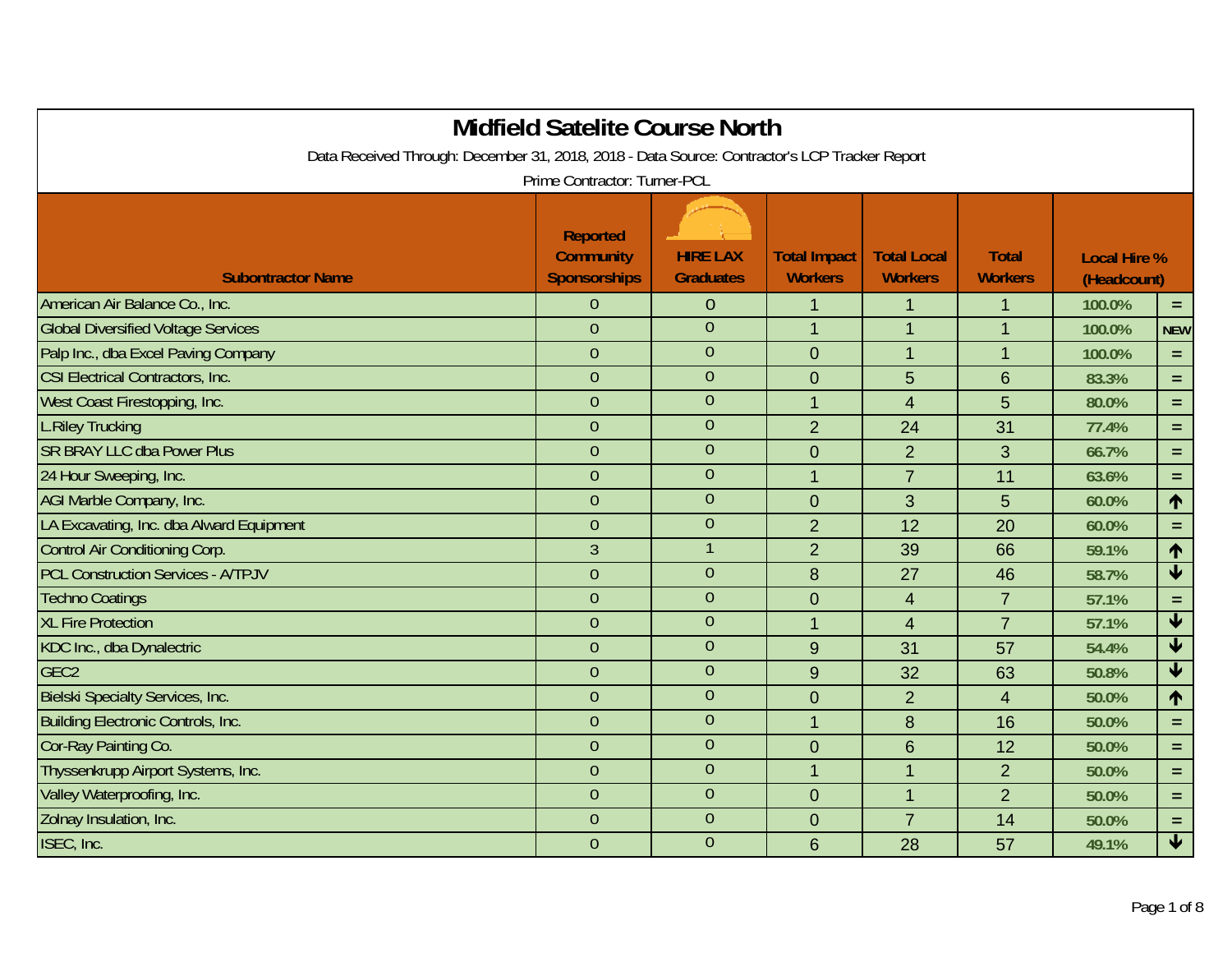| <b>Midfield Satelite Course North</b>                         |                                                                                               |                                     |                                       |                                      |                                |                                    |                            |  |  |  |
|---------------------------------------------------------------|-----------------------------------------------------------------------------------------------|-------------------------------------|---------------------------------------|--------------------------------------|--------------------------------|------------------------------------|----------------------------|--|--|--|
|                                                               | Data Received Through: December 31, 2018, 2018 - Data Source: Contractor's LCP Tracker Report |                                     |                                       |                                      |                                |                                    |                            |  |  |  |
|                                                               | Prime Contractor: Turner-PCL                                                                  |                                     |                                       |                                      |                                |                                    |                            |  |  |  |
| <b>Subontractor Name</b>                                      | <b>Reported</b><br><b>Community</b><br><b>Sponsorships</b>                                    | <b>HIRE LAX</b><br><b>Graduates</b> | <b>Total Impact</b><br><b>Workers</b> | <b>Total Local</b><br><b>Workers</b> | <b>Total</b><br><b>Workers</b> | <b>Local Hire %</b><br>(Headcount) |                            |  |  |  |
| <b>Glow Electric</b>                                          | $\overline{0}$                                                                                | $\overline{0}$                      | 3                                     | 6                                    | 13                             | 46.2%                              | $\equiv$                   |  |  |  |
| Environmental Construction Group, Inc.                        | $\overline{0}$                                                                                | $\overline{0}$                      | $\mathbf{1}$                          | 11                                   | 24                             | 45.8%                              | $\blacklozenge$            |  |  |  |
| TeraBand Technologies, Inc.                                   | $\overline{0}$                                                                                | $\overline{0}$                      | $\overline{2}$                        | 14                                   | 31                             | 45.2%                              | $\equiv$                   |  |  |  |
| <b>Safe Scaffolding</b>                                       | $\overline{0}$                                                                                | $\overline{0}$                      | 3                                     | 8                                    | 18                             | 44.4%                              | $\equiv$                   |  |  |  |
| California Earth Transport, Inc.                              | $\theta$                                                                                      | $\overline{0}$                      | 13                                    | 67                                   | 151                            | 44.4%                              | 1                          |  |  |  |
| <b>Top End Constructors</b>                                   | $\overline{0}$                                                                                | $\overline{0}$                      | $\overline{0}$                        | $\overline{7}$                       | 16                             | 43.8%                              | $\overline{\textbf{t}}$    |  |  |  |
| Helix Electric, Inc.                                          |                                                                                               |                                     | 12                                    | 58                                   | 134                            | 43.3%                              | $\overline{\textbf{t}}$    |  |  |  |
| Courtney Inc.                                                 | $\overline{0}$                                                                                | $\overline{0}$                      | $\mathbf 0$                           | 3                                    | $\overline{7}$                 | 42.9%                              | $\equiv$                   |  |  |  |
| <b>Direct AV</b>                                              | $\overline{0}$                                                                                | $\overline{0}$                      | $\overline{2}$                        | 5                                    | 12                             | 41.7%                              | $\equiv$                   |  |  |  |
| Infinity Drywall Contracting, Inc.                            | $\mathbf{1}$                                                                                  | 1                                   | $\mathbf 0$                           | 5                                    | 12                             | 41.7%                              | $\equiv$                   |  |  |  |
| <b>SE Pipeline Construction</b>                               | $\overline{0}$                                                                                | $\overline{0}$                      | $\overline{1}$                        | $\overline{7}$                       | 17                             | 41.2%                              | $\equiv$                   |  |  |  |
| Murrco Construction, Inc.                                     | $\overline{2}$                                                                                | $\overline{0}$                      | 3                                     | 16                                   | 39                             | 41.0%                              | $\overline{\blacklozenge}$ |  |  |  |
| <b>Taft Electric Company</b>                                  | $\overline{0}$                                                                                | $\overline{0}$                      | $\overline{7}$                        | 15                                   | 37                             | 40.5%                              | $\overline{\textbf{t}}$    |  |  |  |
| <b>Conti Corporation</b>                                      | $\overline{0}$                                                                                | $\overline{0}$                      | $\overline{0}$                        | 6                                    | 15                             | 40.0%                              | $\equiv$                   |  |  |  |
| <b>PCL Construction B- Tunnel/Concrete</b>                    | 13                                                                                            | $\overline{4}$                      | 3                                     | 10                                   | 25                             | 40.0%                              | $\overline{\blacklozenge}$ |  |  |  |
| <b>Comet Electric</b>                                         | $\overline{0}$                                                                                | $\overline{0}$                      | $\overline{1}$                        | 13                                   | 34                             | 38.2%                              | $\equiv$                   |  |  |  |
| <b>Farwest Insulation Contracting</b>                         | $\mathbf{0}$                                                                                  | $\overline{0}$                      | $\overline{2}$                        | 3                                    | 8                              | 37.5%                              | $\equiv$                   |  |  |  |
| Vellutini Corp dba Royal Electric Company                     | $\overline{0}$                                                                                | $\overline{0}$                      | $\overline{1}$                        | $9$                                  | 24                             | 37.5%                              | $\equiv$                   |  |  |  |
| Alert Insulation Co., Inc.                                    | $\theta$                                                                                      | $\overline{0}$                      | $\overline{1}$                        | $\overline{7}$                       | 19                             | 36.8%                              | $\equiv$                   |  |  |  |
| San-Mar Construction Co., Inc.                                | $\overline{3}$                                                                                | $\overline{0}$                      | 3                                     | 32                                   | 87                             | 36.8%                              | $\equiv$                   |  |  |  |
| <b>Blue Iron Foundations &amp; Shoring LLC</b>                | $\overline{0}$                                                                                | $\theta$                            | $\overline{2}$                        | $\overline{4}$                       | 11                             | 36.4%                              | $\equiv$                   |  |  |  |
| Coast Insulation Contractor, Inc. dba Coast Building Products | $\overline{0}$                                                                                | $\overline{0}$                      | $\mathbf 0$                           | 4                                    | 11                             | 36.4%                              | $\equiv$                   |  |  |  |
| <b>Penhall Company</b>                                        | $\overline{0}$                                                                                | $\overline{0}$                      | $\overline{2}$                        | 20                                   | 55                             | 36.4%                              | $\equiv$                   |  |  |  |
| R&R Masonry, Inc.                                             | $\overline{0}$                                                                                | $\overline{0}$                      | $\overline{1}$                        | $9\,$                                | 25                             | 36.0%                              | $\blacklozenge$            |  |  |  |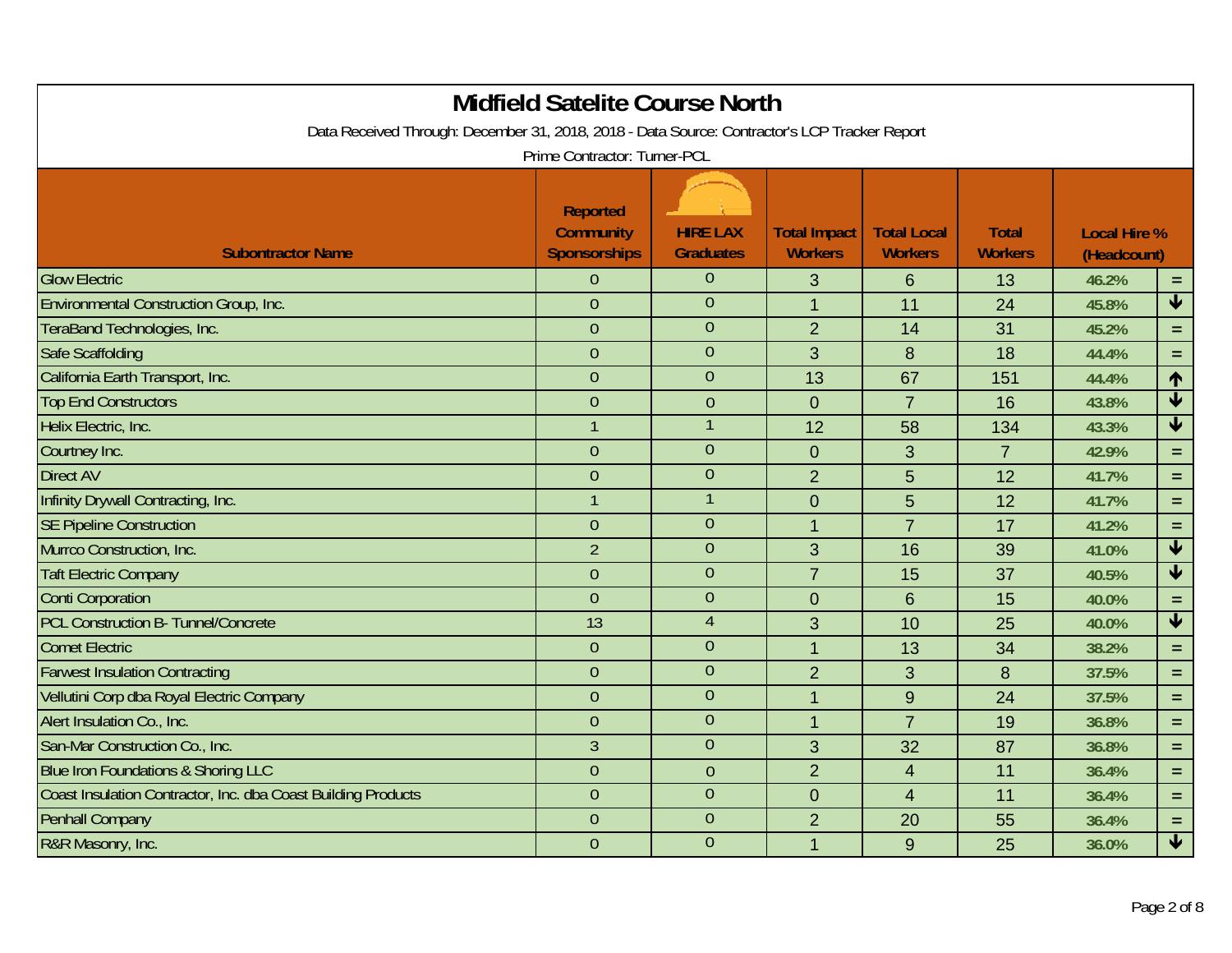| <b>Midfield Satelite Course North</b><br>Data Received Through: December 31, 2018, 2018 - Data Source: Contractor's LCP Tracker Report |                                                            |                                     |                                       |                                      |                                |                                    |                         |  |
|----------------------------------------------------------------------------------------------------------------------------------------|------------------------------------------------------------|-------------------------------------|---------------------------------------|--------------------------------------|--------------------------------|------------------------------------|-------------------------|--|
|                                                                                                                                        | Prime Contractor: Turner-PCL                               |                                     |                                       |                                      |                                |                                    |                         |  |
| <b>Subontractor Name</b>                                                                                                               | <b>Reported</b><br><b>Community</b><br><b>Sponsorships</b> | <b>HIRE LAX</b><br><b>Graduates</b> | <b>Total Impact</b><br><b>Workers</b> | <b>Total Local</b><br><b>Workers</b> | <b>Total</b><br><b>Workers</b> | <b>Local Hire %</b><br>(Headcount) |                         |  |
| <b>Tahlequah Steel</b>                                                                                                                 | $\Omega$                                                   | $\overline{0}$                      | 5                                     | 18                                   | 50                             | 36.0%                              | $=$                     |  |
| <b>Martinez Steel Corporation</b>                                                                                                      | $\overline{0}$                                             | $\overline{0}$                      | $\mathbf{1}$                          | 25                                   | 70                             | 35.7%                              | $\overline{\textbf{t}}$ |  |
| <b>Concrete Coring Company</b>                                                                                                         | $\overline{0}$                                             | $\overline{0}$                      | $\mathbf{1}$                          | $\overline{7}$                       | 20                             | 35.0%                              | $\blacktriangledown$    |  |
| Cowelco                                                                                                                                | $\overline{1}$                                             | $\overline{0}$                      | $\overline{2}$                        | $\boldsymbol{8}$                     | 23                             | 34.8%                              | $\overline{\textbf{t}}$ |  |
| Saddleback Waterproofing                                                                                                               | $\overline{0}$                                             | $\theta$                            | $\overline{2}$                        | 11                                   | 32                             | 34.4%                              | $\blacklozenge$         |  |
| NorthStar Contracting Group, Inc.                                                                                                      | $\overline{0}$                                             | $\overline{0}$                      | $\overline{0}$                        | 12                                   | 35                             | 34.3%                              | $\equiv$                |  |
| Anning-Johnson Company                                                                                                                 | $\mathbf{1}$                                               | $\overline{0}$                      | 5                                     | 16                                   | 47                             | 34.0%                              | $\uparrow$              |  |
| Martin Bros./Marcowall, Inc.                                                                                                           | $\overline{0}$                                             | $\overline{0}$                      | $\overline{1}$                        | $\overline{2}$                       | 6                              | 33.3%                              | $\equiv$                |  |
| Nold's Equipment                                                                                                                       | $\overline{0}$                                             | $\overline{0}$                      | $\overline{1}$                        | $\overline{1}$                       | 3                              | 33.3%                              | $=$                     |  |
| Northwest Excavating, Inc.                                                                                                             | $\theta$                                                   | $\mathbf 0$                         | $\mathbf 0$                           | $\overline{1}$                       | 3                              | 33.3%                              | $\equiv$                |  |
| Premier Tile & Marble                                                                                                                  | $\overline{0}$                                             | $\overline{0}$                      | $\overline{1}$                        | $\overline{7}$                       | 21                             | 33.3%                              | $\uparrow$              |  |
| Silverado Tile and Stone, Inc.                                                                                                         | $\overline{0}$                                             | $\overline{0}$                      | $\overline{0}$                        | $\overline{2}$                       | 6                              | 33.3%                              | 1                       |  |
| <b>South Coast Specialty Construction</b>                                                                                              | $\overline{0}$                                             | $\overline{0}$                      | $\overline{0}$                        | 3                                    | 9                              | 33.3%                              | $\overline{\textbf{t}}$ |  |
| Steve Bubalo Construction Co.                                                                                                          | $\overline{2}$                                             | $\overline{0}$                      | $\overline{4}$                        | 11                                   | 33                             | 33.3%                              | $\equiv$                |  |
| Upland Contracting, Inc.                                                                                                               | $\overline{0}$                                             | $\theta$                            | $\mathbf 0$                           | $\overline{2}$                       | $6\phantom{1}$                 | 33.3%                              | $\equiv$                |  |
| Best Contracting Services, Inc.                                                                                                        | $\theta$                                                   | $\overline{0}$                      | $\overline{7}$                        | 45                                   | 137                            | 32.8%                              | 1                       |  |
| Gonsalves & Santucci dba Conco                                                                                                         | $\overline{0}$                                             | $\overline{0}$                      | 14                                    | 102                                  | 312                            | 32.7%                              | $\overline{\textbf{t}}$ |  |
| Bagatelos Glass Systems, Inc.                                                                                                          | $\overline{3}$                                             |                                     | $\overline{1}$                        | 11                                   | 34                             | 32.4%                              | $\equiv$                |  |
| <b>Granite Construction Company</b>                                                                                                    | $\overline{3}$                                             | $\overline{0}$                      | 22                                    | 96                                   | 298                            | 32.2%                              | $\blacklozenge$         |  |
| RJ&J Construction, Inc.                                                                                                                | $\overline{0}$                                             | $\theta$                            | 3                                     | $9\,$                                | 28                             | 32.1%                              | $\equiv$                |  |
| <b>Wolverine Fire Protection Co</b>                                                                                                    | $\overline{4}$                                             | $\overline{4}$                      | $6\phantom{1}6$                       | $9\,$                                | 29                             | 31.0%                              | $\blacklozenge$         |  |
| Crown Fence Co.                                                                                                                        | $\theta$                                                   | $\theta$                            | $\overline{1}$                        | 13                                   | 42                             | 31.0%                              | $=$                     |  |
| Mike Zarp, Inc.                                                                                                                        | $\overline{0}$                                             | $\overline{0}$                      | 3                                     | 12                                   | 39                             | 30.8%                              | $=$                     |  |
| Southwest Steel of California, Inc.                                                                                                    | $\overline{0}$                                             | $\overline{0}$                      | $\overline{1}$                        | 12                                   | 39                             | 30.8%                              | 1                       |  |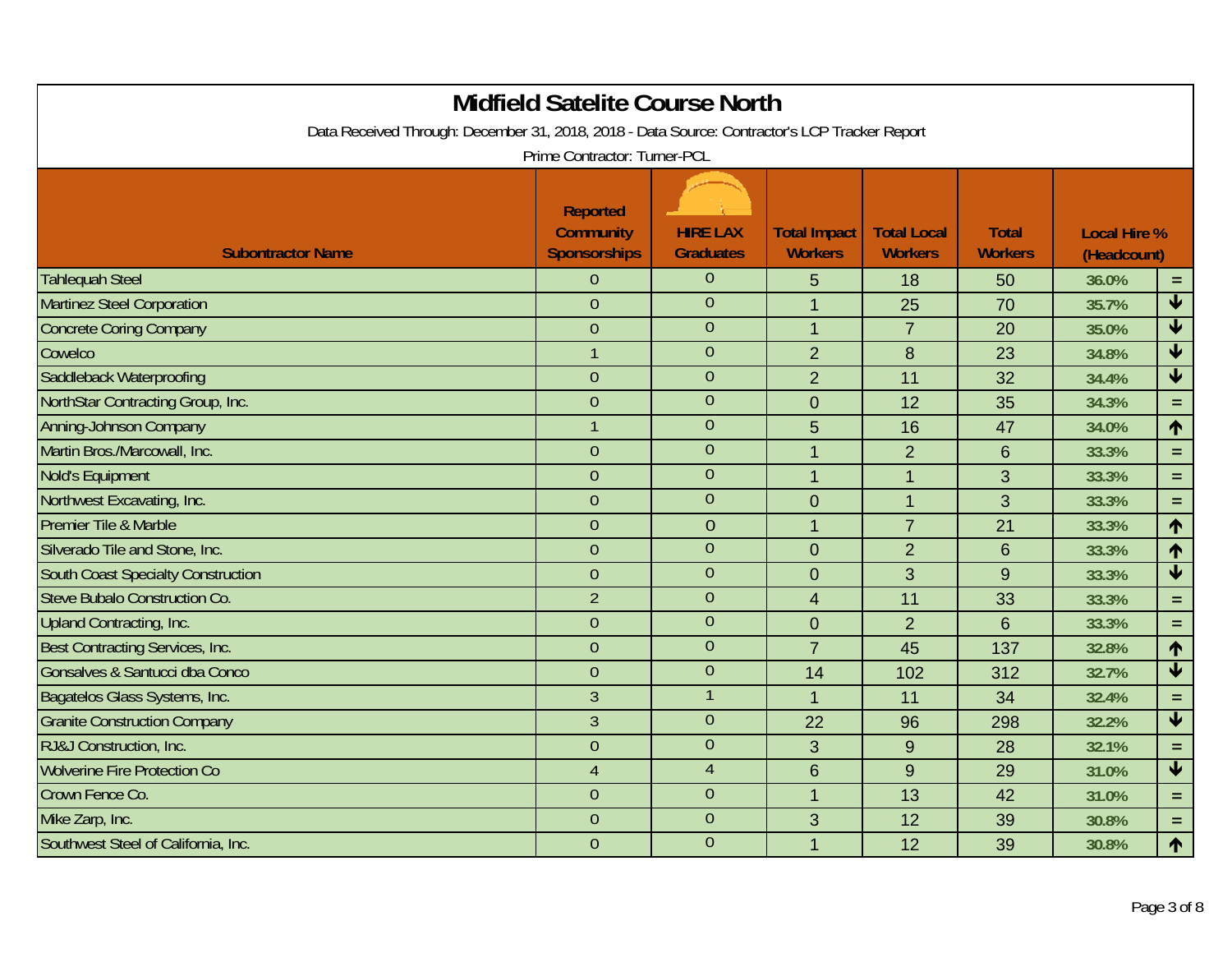| <b>Midfield Satelite Course North</b>                                                         |                                                            |                                     |                                       |                                      |                                |                                    |                         |  |
|-----------------------------------------------------------------------------------------------|------------------------------------------------------------|-------------------------------------|---------------------------------------|--------------------------------------|--------------------------------|------------------------------------|-------------------------|--|
| Data Received Through: December 31, 2018, 2018 - Data Source: Contractor's LCP Tracker Report | Prime Contractor: Turner-PCL                               |                                     |                                       |                                      |                                |                                    |                         |  |
| <b>Subontractor Name</b>                                                                      | <b>Reported</b><br><b>Community</b><br><b>Sponsorships</b> | <b>HIRE LAX</b><br><b>Graduates</b> | <b>Total Impact</b><br><b>Workers</b> | <b>Total Local</b><br><b>Workers</b> | <b>Total</b><br><b>Workers</b> | <b>Local Hire %</b><br>(Headcount) |                         |  |
| Malcolm Drilling Co., Inc.                                                                    | $\overline{0}$                                             | $\overline{0}$                      | $\overline{4}$                        | 19                                   | 62                             | 30.6%                              | $\equiv$                |  |
| <b>Gerdau Reinforcing Steel</b>                                                               | $\overline{4}$                                             | $\overline{0}$                      | 8                                     | 42                                   | 138                            | 30.4%                              | $\overline{\textbf{t}}$ |  |
| <b>Griffith Company</b>                                                                       | $\overline{2}$                                             | $\overline{0}$                      | 10                                    | 51                                   | 175                            | 29.1%                              | $\equiv$                |  |
| McGuire Contracting, Inc.                                                                     | $\overline{2}$                                             |                                     | $6\phantom{1}6$                       | 52                                   | 180                            | 28.9%                              | 个                       |  |
| <b>Otis Elevator Company</b>                                                                  | $\overline{0}$                                             | $\theta$                            | $\overline{4}$                        | 26                                   | 90                             | 28.9%                              | $\uparrow$              |  |
| Machado & Sons Construction, Inc.                                                             | $\overline{0}$                                             | $\overline{0}$                      | $\overline{1}$                        | $\overline{2}$                       | $\overline{7}$                 | 28.6%                              | $\equiv$                |  |
| <b>Pan-Pacific Mechanical</b>                                                                 | $\theta$                                                   | $\theta$                            | $\overline{0}$                        | 5                                    | 18                             | 27.8%                              | $\equiv$                |  |
| Allied Steel Co., Inc.                                                                        | $\mathbf{1}$                                               | $\mathbf 1$                         | $\overline{4}$                        | 17                                   | 62                             | 27.4%                              | $\blacklozenge$         |  |
| <b>Brady Company</b>                                                                          | $\theta$                                                   | $\overline{0}$                      | $\overline{1}$                        | $\overline{7}$                       | 26                             | 26.9%                              | $\equiv$                |  |
| <b>NOR-CAL Pipeline Services</b>                                                              | $\theta$                                                   | $\theta$                            | $\overline{1}$                        | 11                                   | 41                             | 26.8%                              | $\uparrow$              |  |
| McDonough Construction Rentals, Inc.                                                          | $\overline{0}$                                             | $\overline{0}$                      | $\overline{0}$                        | $\overline{4}$                       | 15                             | 26.7%                              | $\equiv$                |  |
| <b>LNA Concrete Structures, Inc.</b>                                                          | $\overline{0}$                                             | $\overline{0}$                      | $\overline{2}$                        | 5                                    | 19                             | 26.3%                              | $\equiv$                |  |
| Muhlhauser Steel, Inc.                                                                        | $\theta$                                                   | $\overline{0}$                      | $\overline{2}$                        | 11                                   | 42                             | 26.2%                              | $\equiv$                |  |
| Bryton Engineering & Grading, Inc. dba Premiere                                               | $\theta$                                                   | $\overline{0}$                      | $\overline{1}$                        | $6\phantom{1}$                       | 23                             | 26.1%                              | $\blacklozenge$         |  |
| Borbon, Inc.                                                                                  | $\theta$                                                   | $\theta$                            | 3                                     | $\overline{7}$                       | 27                             | 25.9%                              | $\equiv$                |  |
| <b>Shoring Engineers</b>                                                                      | $\theta$                                                   | $\overline{0}$                      | 3                                     | 34                                   | 132                            | 25.8%                              | 个                       |  |
| <b>Limbach Company LC</b>                                                                     | $\theta$                                                   | $\overline{0}$                      | 5                                     | 27                                   | 105                            | 25.7%                              | $\blacklozenge$         |  |
| Performance Contracting, Inc.                                                                 | $\overline{0}$                                             | $\overline{0}$                      | 15                                    | 46                                   | 180                            | 25.6%                              | $\overline{\textbf{t}}$ |  |
| A Power Sweeping, Inc.                                                                        | $\theta$                                                   | $\overline{0}$                      | $\overline{0}$                        | 1                                    | $\overline{4}$                 | 25.0%                              | $\equiv$                |  |
| <b>Applied Engineering Concepts</b>                                                           | $\overline{0}$                                             | $\theta$                            | $\mathbf 0$                           | $\overline{2}$                       | 8                              | 25.0%                              | $\uparrow$              |  |
| Karcher Insulation, Inc.                                                                      | $\mathbf{0}$                                               | $\theta$                            | $\mathbf{1}$                          | 1                                    | $\overline{4}$                 | 25.0%                              | $\equiv$                |  |
| Kellar Sweeping, Inc.                                                                         | $\theta$                                                   | $\theta$                            | $\overline{0}$                        | $\mathbf{1}$                         | $\overline{4}$                 | 25.0%                              | $\equiv$                |  |
| KM3N-B dba Terra-Petra                                                                        | $\overline{0}$                                             | $\overline{0}$                      | $\overline{0}$                        | $\mathbf 1$                          | $\overline{4}$                 | 25.0%                              | $\overline{\textbf{t}}$ |  |
| <b>Merli Concrete Pumping</b>                                                                 | $\overline{0}$                                             | $\theta$                            | $\overline{0}$                        | $\overline{4}$                       | 16                             | 25.0%                              | $\equiv$                |  |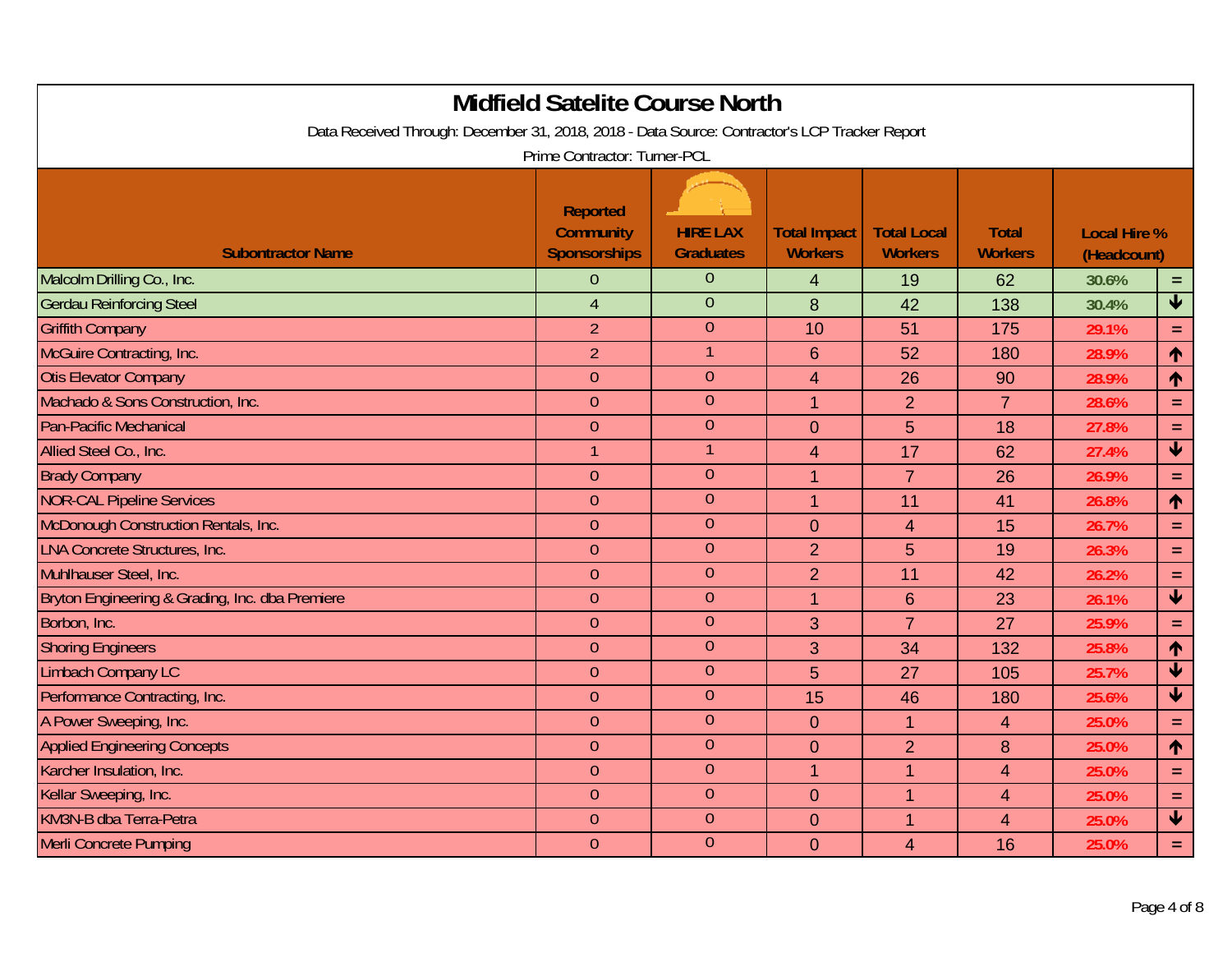| <b>Midfield Satelite Course North</b><br>Data Received Through: December 31, 2018, 2018 - Data Source: Contractor's LCP Tracker Report |                                                            |                                     |                                       |                                      |                                |                                    |                            |  |
|----------------------------------------------------------------------------------------------------------------------------------------|------------------------------------------------------------|-------------------------------------|---------------------------------------|--------------------------------------|--------------------------------|------------------------------------|----------------------------|--|
|                                                                                                                                        | Prime Contractor: Turner-PCL                               |                                     |                                       |                                      |                                |                                    |                            |  |
| <b>Subontractor Name</b>                                                                                                               | <b>Reported</b><br><b>Community</b><br><b>Sponsorships</b> | <b>HIRE LAX</b><br><b>Graduates</b> | <b>Total Impact</b><br><b>Workers</b> | <b>Total Local</b><br><b>Workers</b> | <b>Total</b><br><b>Workers</b> | <b>Local Hire %</b><br>(Headcount) |                            |  |
| <b>PG Cutting Services</b>                                                                                                             |                                                            | $\overline{0}$                      | $\mathbf{0}$                          | 2                                    | 8                              | 25.0%                              | $\equiv$                   |  |
| Throop Lightweight Fill, Inc.                                                                                                          | $\theta$                                                   | $\overline{0}$                      | $\Omega$                              | 1                                    | $\overline{4}$                 | 25.0%                              | $\equiv$                   |  |
| Conco Pumping, Inc.                                                                                                                    | $\overline{4}$                                             | 1                                   | $\overline{1}$                        | $6\phantom{1}$                       | 26                             | 23.1%                              | $\overline{\textbf{V}}$    |  |
| <b>Schuff Steel</b>                                                                                                                    | $\overline{4}$                                             |                                     | 9                                     | 45                                   | 195                            | 23.1%                              | $\overline{\textbf{v}}$    |  |
| <b>Austin Enterprise</b>                                                                                                               | $\theta$                                                   | $\theta$                            | $\overline{0}$                        | 5                                    | 23                             | 21.7%                              | $\blacklozenge$            |  |
| Crown Corr, Inc.                                                                                                                       | $\overline{0}$                                             | $\overline{0}$                      | $\overline{1}$                        | 5                                    | 23                             | 21.7%                              | $\equiv$                   |  |
| Commercial Scaffolding of CA, Inc.                                                                                                     | $\theta$                                                   | $\theta$                            | $\overline{0}$                        | 4                                    | 19                             | 21.1%                              | $\equiv$                   |  |
| Bill Carr Surveys, Inc.                                                                                                                | $\overline{0}$                                             | $\overline{0}$                      | $\overline{0}$                        | $\mathbf{1}$                         | 5                              | 20.0%                              | $\equiv$                   |  |
| <b>J.R. Construction</b>                                                                                                               | $\theta$                                                   | $\overline{0}$                      | $\mathbf{0}$                          | $\mathbf{1}$                         | 5                              | 20.0%                              | $\equiv$                   |  |
| <b>Orange County Plastering Company</b>                                                                                                | $\mathbf{1}$                                               | $\mathbf 1$                         | 5                                     | 9                                    | 45                             | 20.0%                              | $\equiv$                   |  |
| <b>TechCorr USA Management, LLC</b>                                                                                                    | $\theta$                                                   | $\overline{0}$                      | $\overline{0}$                        | $\mathbf{1}$                         | 5                              | 20.0%                              | $\equiv$                   |  |
| W.A. Rasic Construction Company, Inc.                                                                                                  | $\theta$                                                   | $\mathbf{0}$                        | $\overline{0}$                        | $\mathbf{1}$                         | 5                              | 20.0%                              | $\equiv$                   |  |
| <b>Blois Construction, Inc.</b>                                                                                                        | $\overline{2}$                                             | $\mathbf{1}$                        | $\overline{1}$                        | 9                                    | 47                             | 19.1%                              | $\equiv$                   |  |
| Vertical Access, Inc.                                                                                                                  | $\overline{0}$                                             | $\mathbf{0}$                        | $\overline{1}$                        | 9                                    | 50                             | 18.0%                              | $\blacklozenge$            |  |
| <b>Bigge Crane and Rigging Co.</b>                                                                                                     | $\theta$                                                   | $\theta$                            | $\overline{2}$                        | 3                                    | 17                             | 17.6%                              | $\equiv$                   |  |
| Traffic Management, Inc.                                                                                                               | $\theta$                                                   | $\overline{0}$                      | $\overline{0}$                        | 3                                    | 17                             | 17.6%                              | $\equiv$                   |  |
| Karcher Interiors Systems, Inc.                                                                                                        | $\theta$                                                   | $\overline{0}$                      | $\mathbf{1}$                          | $\overline{2}$                       | 12                             | 16.7%                              | $\equiv$                   |  |
| Signature Flooring, Inc.                                                                                                               | $\overline{0}$                                             | $\overline{0}$                      | $\mathbf 0$                           | $\mathbf{1}$                         | 6                              | 16.7%                              | $\equiv$                   |  |
| GeoDesign, Inc.                                                                                                                        | $\theta$                                                   | $\overline{0}$                      | $\mathbf{1}$                          | $\overline{2}$                       | 13                             | 15.4%                              | $\equiv$                   |  |
| <b>Martin Integrated</b>                                                                                                               | $\theta$                                                   | $\theta$                            | $\overline{0}$                        | 5                                    | 34                             | 14.7%                              | $\overline{\blacklozenge}$ |  |
| <b>RR Leonard Company</b>                                                                                                              | $\theta$                                                   | $\theta$                            | $\mathbf{0}$                          | $\mathbf{1}$                         | $\overline{7}$                 | 14.3%                              | $\equiv$                   |  |
| Sterndahl Enterprises, Inc.                                                                                                            | $\theta$                                                   | $\theta$                            | $\overline{2}$                        | 5                                    | 35                             | 14.3%                              | $\equiv$                   |  |
| Ampco North, Inc.                                                                                                                      | $\theta$                                                   | $\overline{0}$                      | $\overline{0}$                        | $\mathbf{1}$                         | 8                              | 12.5%                              | $\equiv$                   |  |
| Pfeiler & Associates Engineers, Inc.                                                                                                   | $\overline{0}$                                             | $\theta$                            | $\overline{0}$                        | $\overline{2}$                       | 16                             | 12.5%                              | $\equiv$                   |  |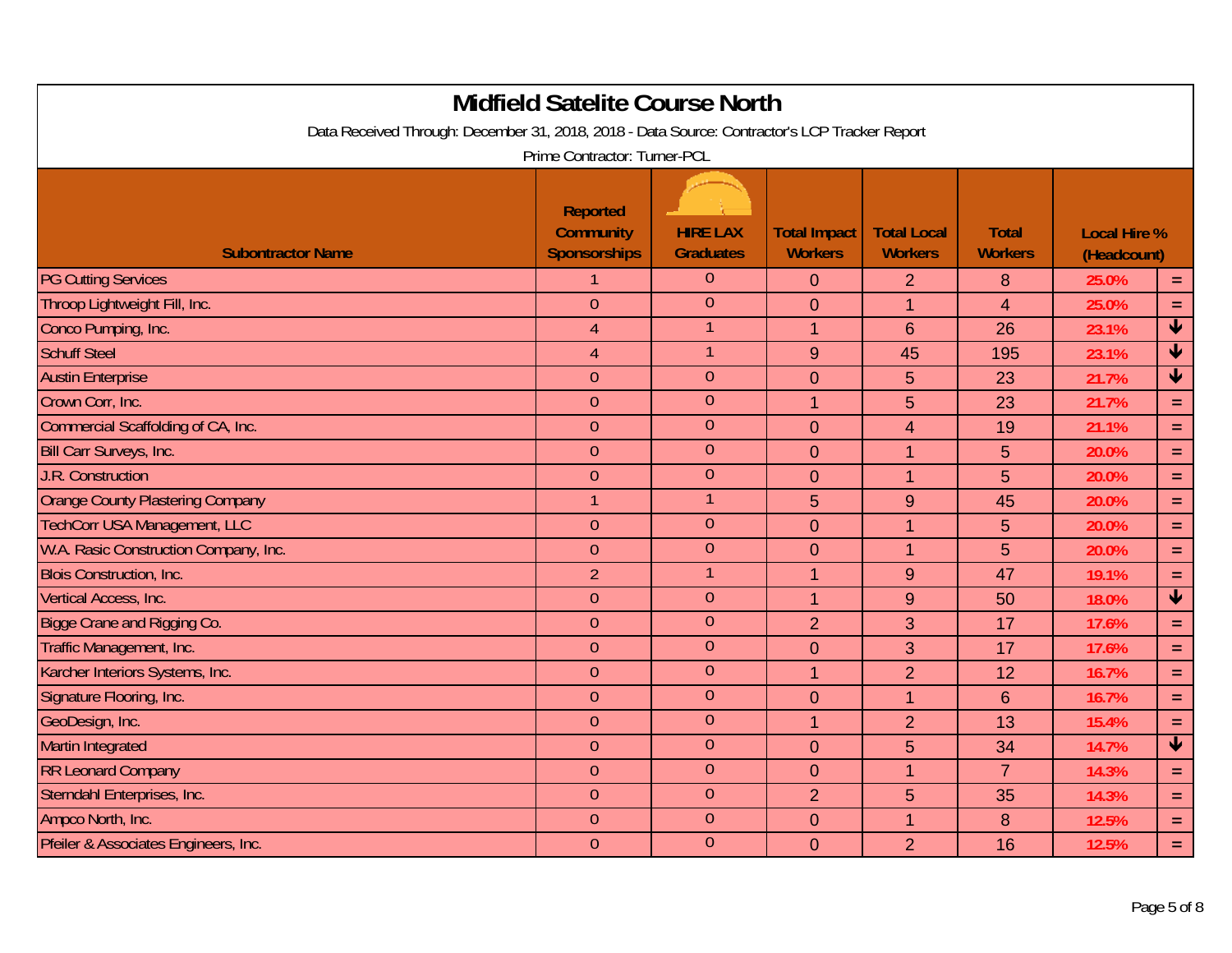| <b>Midfield Satelite Course North</b><br>Data Received Through: December 31, 2018, 2018 - Data Source: Contractor's LCP Tracker Report |                                                            |                                     |                                       |                                      |                                |                                    |            |  |
|----------------------------------------------------------------------------------------------------------------------------------------|------------------------------------------------------------|-------------------------------------|---------------------------------------|--------------------------------------|--------------------------------|------------------------------------|------------|--|
|                                                                                                                                        | Prime Contractor: Turner-PCL                               |                                     |                                       |                                      |                                |                                    |            |  |
| <b>Subontractor Name</b>                                                                                                               | <b>Reported</b><br><b>Community</b><br><b>Sponsorships</b> | <b>HIRE LAX</b><br><b>Graduates</b> | <b>Total Impact</b><br><b>Workers</b> | <b>Total Local</b><br><b>Workers</b> | <b>Total</b><br><b>Workers</b> | <b>Local Hire %</b><br>(Headcount) |            |  |
| RJ Lalonde, Inc.                                                                                                                       | $\overline{0}$                                             | $\overline{0}$                      | $\overline{2}$                        | $\overline{2}$                       | 16                             | 12.5%                              | ₩          |  |
| RMA Group, Inc.                                                                                                                        | $\overline{0}$                                             | $\overline{0}$                      | $\overline{1}$                        | 3                                    | 25                             | 12.0%                              | $\equiv$   |  |
| <b>Badger Daylighting</b>                                                                                                              | $\overline{0}$                                             | $\theta$                            | $\mathbf 0$                           | $\overline{2}$                       | 17                             | 11.8%                              | $\equiv$   |  |
| Savala Equipment Company, Inc.                                                                                                         | $\theta$                                                   | $\overline{0}$                      | $\mathbf{0}$                          | $\overline{2}$                       | 21                             | 9.5%                               | $\equiv$   |  |
| Doty Bros. Construction Co.                                                                                                            | $\overline{0}$                                             | $\overline{0}$                      | $\overline{1}$                        | 1                                    | 12                             | 8.3%                               | $\equiv$   |  |
| <b>Murray Company</b>                                                                                                                  | $\overline{0}$                                             | $\overline{0}$                      | $\overline{0}$                        | $\overline{4}$                       | 54                             | 7.4%                               | $\equiv$   |  |
| Reliable Construction Services, LLC                                                                                                    | $\theta$                                                   | $\overline{0}$                      | $\overline{0}$                        | 1                                    | 14                             | 7.1%                               | $\equiv$   |  |
| United Riggers & Erectors, Inc.                                                                                                        | $\overline{0}$                                             | $\overline{0}$                      | $\overline{0}$                        | 1                                    | 15                             | 6.7%                               | $\equiv$   |  |
| <b>Maxim Crane Works</b>                                                                                                               | $\overline{0}$                                             | $\overline{0}$                      | $\mathbf{1}$                          | 1                                    | 17                             | 5.9%                               | $\equiv$   |  |
| <b>Bragg Crane Service</b>                                                                                                             | $\theta$                                                   | $\mathbf{0}$                        | $\mathbf 0$                           | $\overline{2}$                       | 50                             | 4.0%                               | $\equiv$   |  |
| <b>Addison Equipment Rental</b>                                                                                                        | $\theta$                                                   | $\overline{0}$                      | $\overline{0}$                        | $\overline{0}$                       | $\overline{2}$                 | 0.0%                               | $\equiv$   |  |
| Antigo Construction, Inc.                                                                                                              | $\overline{0}$                                             | $\overline{0}$                      | $\overline{0}$                        | $\overline{0}$                       | $\overline{2}$                 | 0.0%                               | $\equiv$   |  |
| ARS Construction Services, Inc. dba Concrete Cutting IntL.                                                                             | $\overline{0}$                                             | $\overline{0}$                      | $\overline{0}$                        | $\overline{0}$                       | $\overline{2}$                 | 0.0%                               | $\equiv$   |  |
| Ayala Boring, Inc.                                                                                                                     | $\overline{0}$                                             | $\overline{0}$                      | $\overline{0}$                        | $\overline{0}$                       | 11                             | 0.0%                               | $\equiv$   |  |
| <b>BHC Crane, LLC</b>                                                                                                                  | $\theta$                                                   | $\overline{0}$                      | $\mathbf{0}$                          | $\mathbf{0}$                         | 17                             | 0.0%                               | $\equiv$   |  |
| Cascade Drilling, LP                                                                                                                   | $\overline{0}$                                             | $\overline{0}$                      | $\overline{0}$                        | $\overline{0}$                       | 5                              | 0.0%                               | $\equiv$   |  |
| Century Sweeping, Inc.                                                                                                                 | $\overline{0}$                                             | $\overline{0}$                      | $\overline{0}$                        | $\overline{0}$                       | 3                              | 0.0%                               | $\equiv$   |  |
| Cindy Trump Inc., dba Lindy's Cold Planing                                                                                             | $\theta$                                                   | $\overline{0}$                      | $\mathbf 0$                           | $\mathbf 0$                          | $\overline{2}$                 | 0.0%                               | $\equiv$   |  |
| <b>Connor Concrete Cutting and Coring</b>                                                                                              | $\theta$                                                   | $\overline{0}$                      | $\overline{0}$                        | $\overline{0}$                       | $\overline{7}$                 | 0.0%                               | $\equiv$   |  |
| Crane Rental Service, Inc.                                                                                                             | $\theta$                                                   | $\overline{0}$                      | $\mathbf 0$                           | $\mathbf 0$                          | 38                             | 0.0%                               | $\equiv$   |  |
| Dean's Certified Welding, Inc.                                                                                                         | $\theta$                                                   | $\theta$                            | $\mathbf{0}$                          | $\mathbf 0$                          | 15                             | 0.0%                               | $\equiv$   |  |
| <b>FasTrack Rentals, Inc.</b>                                                                                                          | $\theta$                                                   | $\theta$                            | $\mathbf 0$                           | $\overline{0}$                       | $\overline{2}$                 | 0.0%                               | $\equiv$   |  |
| Fine Grade Equipment, Inc.                                                                                                             | $\theta$                                                   | $\overline{0}$                      | $\overline{0}$                        | $\overline{0}$                       | 10                             | 0.0%                               | $\equiv$   |  |
| G and S Mechanical USA, Inc.                                                                                                           | $\theta$                                                   | $\overline{0}$                      | $\overline{0}$                        | $\overline{0}$                       | $\mathbf 1$                    | 0.0%                               | <b>NEW</b> |  |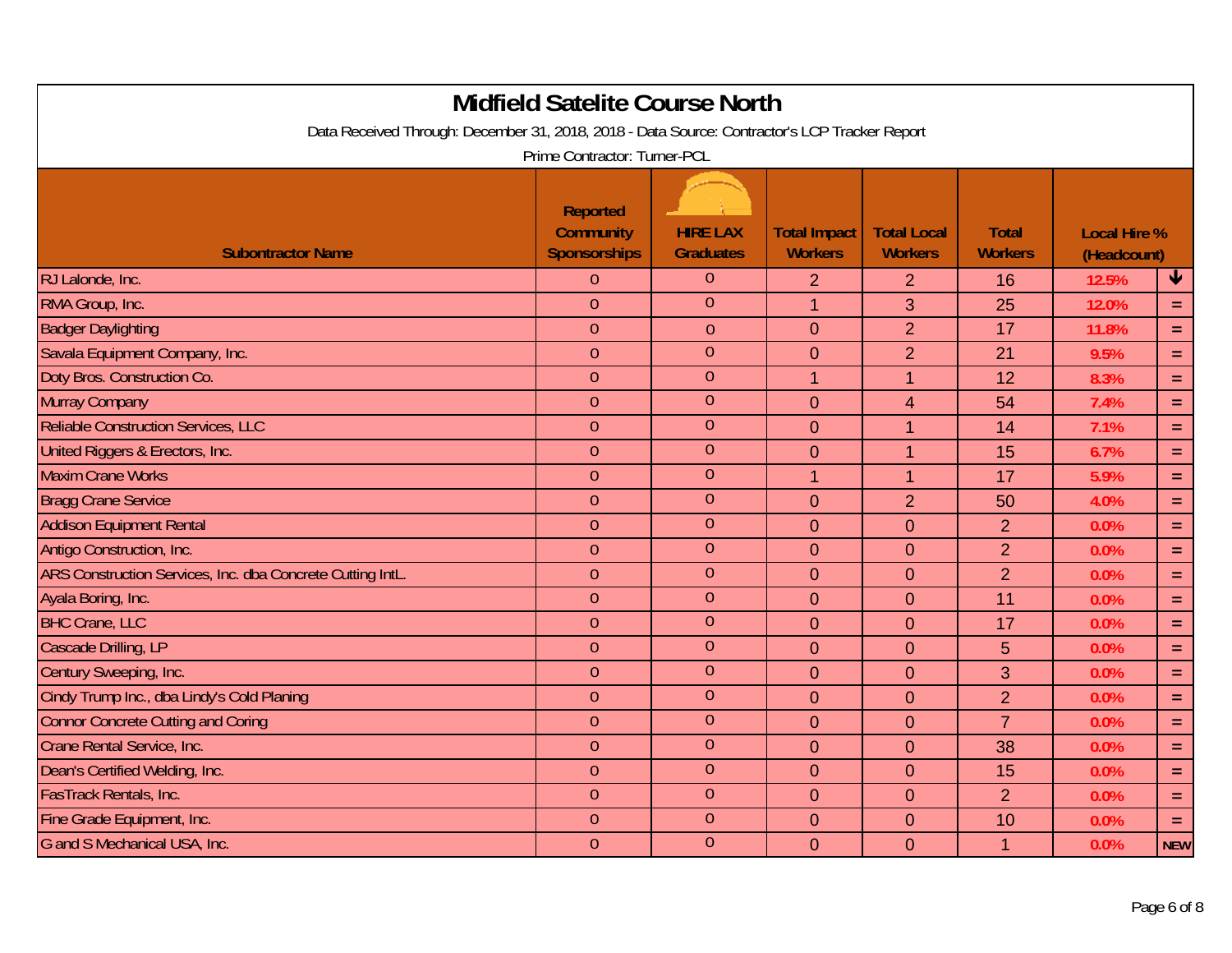|                                                                                               | <b>Midfield Satelite Course North</b>                      |                                     |                                       |                                      |                                |                                    |                 |
|-----------------------------------------------------------------------------------------------|------------------------------------------------------------|-------------------------------------|---------------------------------------|--------------------------------------|--------------------------------|------------------------------------|-----------------|
| Data Received Through: December 31, 2018, 2018 - Data Source: Contractor's LCP Tracker Report |                                                            |                                     |                                       |                                      |                                |                                    |                 |
|                                                                                               | Prime Contractor: Turner-PCL                               |                                     |                                       |                                      |                                |                                    |                 |
| <b>Subontractor Name</b>                                                                      | <b>Reported</b><br><b>Community</b><br><b>Sponsorships</b> | <b>HIRE LAX</b><br><b>Graduates</b> | <b>Total Impact</b><br><b>Workers</b> | <b>Total Local</b><br><b>Workers</b> | <b>Total</b><br><b>Workers</b> | <b>Local Hire %</b><br>(Headcount) |                 |
| <b>G&amp;F Concrete Cutting, Inc.</b>                                                         | $\overline{0}$                                             | $\overline{0}$                      | $\overline{0}$                        | $\overline{0}$                       | 1                              | 0.0%                               | $\equiv$        |
| Golden State Boring & Pipe Jacking, Inc.                                                      | $\overline{0}$                                             | $\overline{0}$                      | $\overline{0}$                        | $\mathbf{0}$                         | $\overline{4}$                 | 0.0%                               | $\equiv$        |
| <b>Griffin Contract Dewatering, LLC</b>                                                       | $\overline{0}$                                             | $\overline{0}$                      | $\overline{0}$                        | $\overline{0}$                       | 5                              | 0.0%                               | $\equiv$        |
| <b>JLM</b> Installation                                                                       | $\overline{0}$                                             | $\overline{0}$                      | $\overline{0}$                        | $\overline{0}$                       | $\overline{1}$                 | 0.0%                               | <b>NEW</b>      |
| Karcher Firestopping, Inc.                                                                    | $\overline{0}$                                             | $\mathbf{0}$                        | $\overline{0}$                        | $\mathbf{0}$                         | 1                              | 0.0%                               | $\equiv$        |
| Koppl Pipeline Services, Inc.                                                                 | $\overline{0}$                                             | $\overline{0}$                      | $\overline{0}$                        | $\overline{0}$                       | $\overline{4}$                 | 0.0%                               | $\equiv$        |
| Matt Chlor, Inc.                                                                              | $\overline{0}$                                             | $\theta$                            | $\overline{0}$                        | $\mathbf{0}$                         | 3                              | 0.0%                               | $\equiv$        |
| MB Professional Service, Inc.                                                                 | $\overline{0}$                                             | $\overline{0}$                      | $\overline{0}$                        | $\mathbf{0}$                         | 8                              | 0.0%                               | $\equiv$        |
| Mr. Crane, Inc.                                                                               | $\overline{0}$                                             | $\overline{0}$                      | $\overline{0}$                        | $\overline{0}$                       | 24                             | 0.0%                               | $\equiv$        |
| Newman Backhoe Service, Inc.                                                                  | $\overline{0}$                                             | $\theta$                            | $\mathbf{0}$                          | $\overline{0}$                       | 3                              | 0.0%                               | $\equiv$        |
| <b>Pavement Recycling Systems</b>                                                             | $\overline{0}$                                             | $\overline{0}$                      | $\overline{0}$                        | $\overline{0}$                       | $\mathbf 1$                    | 0.0%                               | $\equiv$        |
| PCI                                                                                           | $\overline{4}$                                             | $\overline{2}$                      | $\overline{0}$                        | $\overline{0}$                       | 5                              | 0.0%                               | $\equiv$        |
| <b>PSC Industrial Outsourcing LP</b>                                                          | $\overline{0}$                                             | $\overline{0}$                      | $\mathbf 0$                           | $\mathbf{0}$                         | $\overline{7}$                 | 0.0%                               | $\equiv$        |
| Rouch Rebar, Inc.                                                                             | $\overline{0}$                                             | $\overline{0}$                      | $\overline{0}$                        | $\overline{0}$                       | 5                              | 0.0%                               | $\equiv$        |
| Sign Age Identity Systems, Inc.                                                               | $\overline{0}$                                             | $\overline{0}$                      | $\overline{0}$                        | $\overline{0}$                       | 4                              | 0.0%                               | $\equiv$        |
| Socal Pacific Construction Corp. dba National Coating & Lining Co.                            | $\overline{0}$                                             | $\overline{0}$                      | $\overline{0}$                        | $\overline{0}$                       | 5                              | 0.0%                               | $\equiv$        |
| The Door Crew, Inc.                                                                           | $\overline{0}$                                             | $\overline{0}$                      | $\mathbf 0$                           | $\overline{0}$                       | $\overline{2}$                 | 0.0%                               | <b>NEW</b>      |
| Ultra Welding, Inc.                                                                           | $\overline{0}$                                             | $\overline{0}$                      | $\overline{0}$                        | $\overline{0}$                       | $6\phantom{1}6$                | 0.0%                               | $\equiv$        |
| Warren Collins & Associates, dba Collins Company                                              | $\theta$                                                   | $\overline{0}$                      | $\overline{0}$                        | $\Omega$                             | $\overline{4}$                 | 0.0%                               | $\equiv$        |
| <b>WMB &amp; Associates</b>                                                                   | $\overline{0}$                                             | $\overline{0}$                      | $\overline{0}$                        | $\overline{0}$                       | 3                              | 0.0%                               | $\equiv$        |
|                                                                                               | 62                                                         | 20                                  | 289                                   | 1549                                 | 5045                           | 30.7%                              | $\blacklozenge$ |